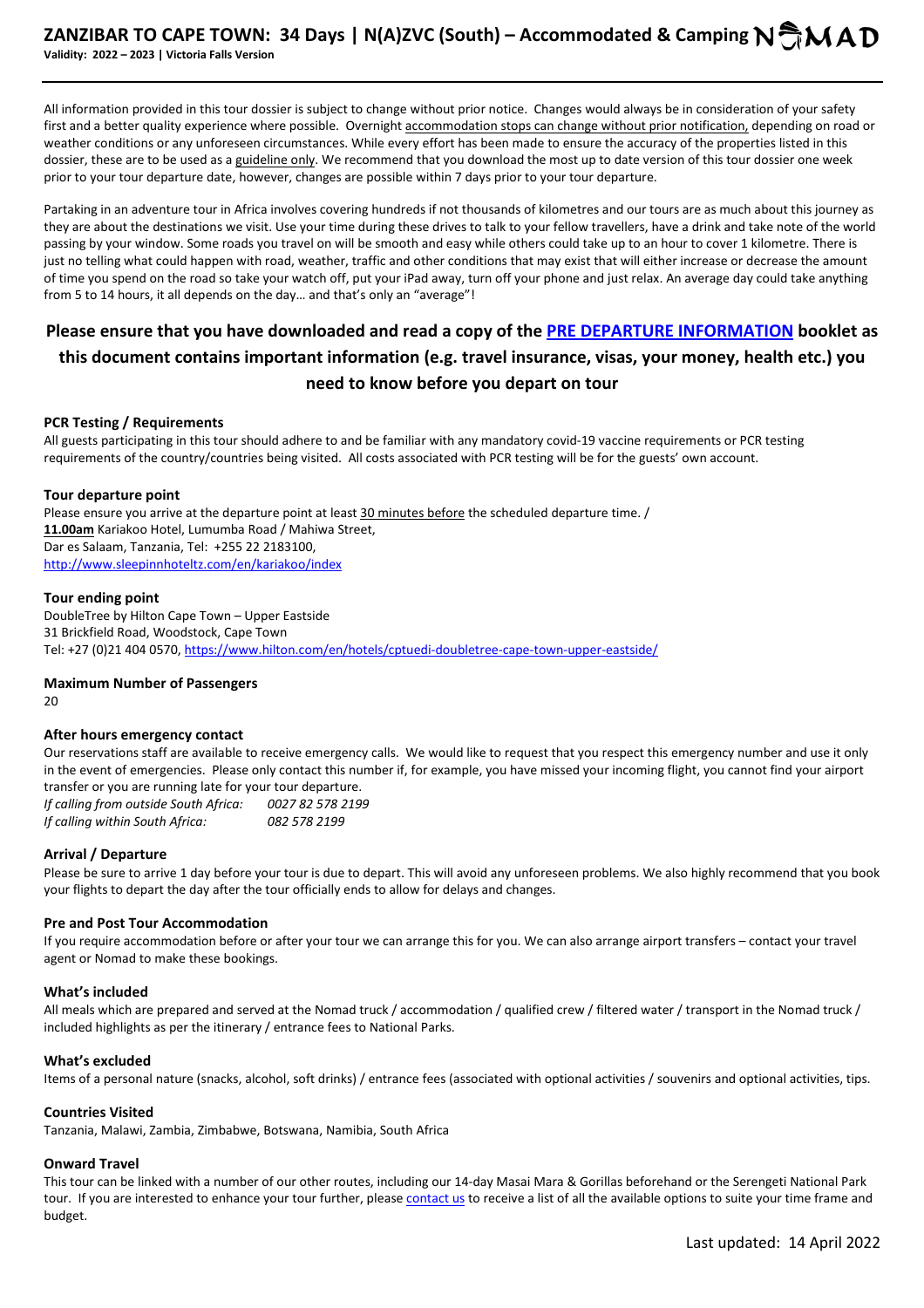**Validity: 2022 – 2023 | Victoria Falls Version** 

#### **Green Seats – Travel Responsibly in Africa**

Nomad has a non-profit Trust that looks after the people, animals and places that we visit. We realise that a footprint is left where we travel and for this reason, the Nomad Africa Trust was established. Your donation to the Trust is called a "Green Seat". If you would like to help Nomad making Africa Greener, simply choose the tick box during your booking process (or contact us afterwards to add it) and we will take care of the rest. The Nomad African Trust is responsible for the administration of the funds collected from the sale of the green seats and these funds are distributed to various projects as identified by the Trust.

# **TOUR ITINERARY**

# **Day 1 – Nungwi (Zanzibar)**

After meeting your crew and fellow travellers, we complete the short journey to the ferry port and board our ferry for the two hour trip to Zanzibar. After arriving at the port in Zanzibar, we board make our way to Nungwi on the northern shores of the island. There are a number of excursions that can be arranged and your guide will be on hand to assist.

| <b>Accommodation</b> | Amaan Bungalows http://oceangrouphotel.com/amaan-bungalows/                                       |
|----------------------|---------------------------------------------------------------------------------------------------|
| <b>Facilities</b>    | <b>Accommodated:</b> Two per room with en-suite bathroom                                          |
|                      | <b>Camping:</b> Two per Room with en-suite bathroom                                               |
|                      | Please visit the website of the accommodation provider for a full list of the facilities offered. |
| Route                | Dar es Salaam to Nungwi (Zanzibar)                                                                |
| <b>Meals</b>         | Lunch. Dinner                                                                                     |
| Included highlight   | Zanzibar Excursion                                                                                |

#### **Day 2 – Nungwi**

Today is a free day to enjoy some of the many attractions and activities on offer. Water sports are the order of the day and Nungwi offers fishing, snorkelling, scuba diving and a variety of ocean safari options. Whatever it is you chose to do today, you will have ample opportunity to create some island memories. Rent a scooter and explore the many attractions on offer or simply relax on the beach and soak up the sun.

| <b>Accommodation</b>     | Amaan Bungalows http://oceangrouphotel.com/amaan-bungalows/                                       |
|--------------------------|---------------------------------------------------------------------------------------------------|
| <b>Facilities</b>        | <b>Accommodated:</b> Two per room with en-suite bathroom                                          |
|                          | <b>Camping:</b> Two per Room with en-suite bathroom                                               |
|                          | Please visit the website of the accommodation provider for a full list of the facilities offered. |
| <b>Meals</b>             | Breakfast, Lunch, Dinner                                                                          |
| <b>Optional Activity</b> | Fishing, Snorkelling, Scuba Diving, Turtle Sanctuary Visit, Village Tours and more                |

# **Day 3 – Nungwi - Stone Town**

This morning our visit to Nungwi comes to an end as we transfer by road to Stone Town. Before we arrive in Stone Town, we will stop along the way to enjoy a guided walking spice tour, which passes through villages and spice plantations. You will be able to witness first-hand how spice farm workers climb the trees and seek out specific plants and will have the opportunity to purchase fresh spices directly from these farms. Boasting a rich history this busy port of Stone Town was once a landmark on both the Slave and Spice trade routes.

| <b>Accommodation</b> | All Seasons Hotel (website not available)                                                         |
|----------------------|---------------------------------------------------------------------------------------------------|
| <b>Facilities</b>    | <b>Accommodated:</b> Two per room with en-suite bathroom                                          |
|                      | <b>Camping:</b> Two per Room with En-Suite Bathroom                                               |
|                      | Please visit the website of the accommodation provider for a full list of the facilities offered. |
| Route                | Nungwi to Stone Town                                                                              |
| <b>Meals</b>         | Breakfast, Lunch, Dinner                                                                          |
| Included Highlight   | Prison Island boat tour / Walking Spice Tour                                                      |

#### **Day 4 - Mikumi**

Leaving the coast behind us we travel inland and make our way to Mikumi where we stop for the night. Mikumi National Park ranks as the fourth largest park in Tanzania and forms part of a 75 000 square kilometre wilderness that centres on Selous, Africa's largest game reserve.

| Accommodation            | Camp Bastian http://www.campbastian.com/                                                          |
|--------------------------|---------------------------------------------------------------------------------------------------|
| <b>Facilities</b>        | Accommodated: Two per room with en-suite bathroom                                                 |
|                          | <b>Camping:</b> Campsite with shared ablutions                                                    |
|                          | Please visit the website of the accommodation provider for a full list of the facilities offered. |
| Route                    | Zanzibar via Dar es Salaam to Mikumi                                                              |
| <b>Meals</b>             | Breakfast, Lunch, Dinner                                                                          |
| <b>Optional Activity</b> | Mikumi Game Drive                                                                                 |

#### **Day 5 - Iringa**

The town of Iringa sits on a cliff overlooking the Ruaha River Valley. The town centre offers the visitor a view into the past with its German colonial buildings and a popular market. The Commonwealth War Graves Cemetery memorialises soldiers who died in local battles during WWI and WWII.

Accommodation Kisolanza Farm http://www.kisolanza.com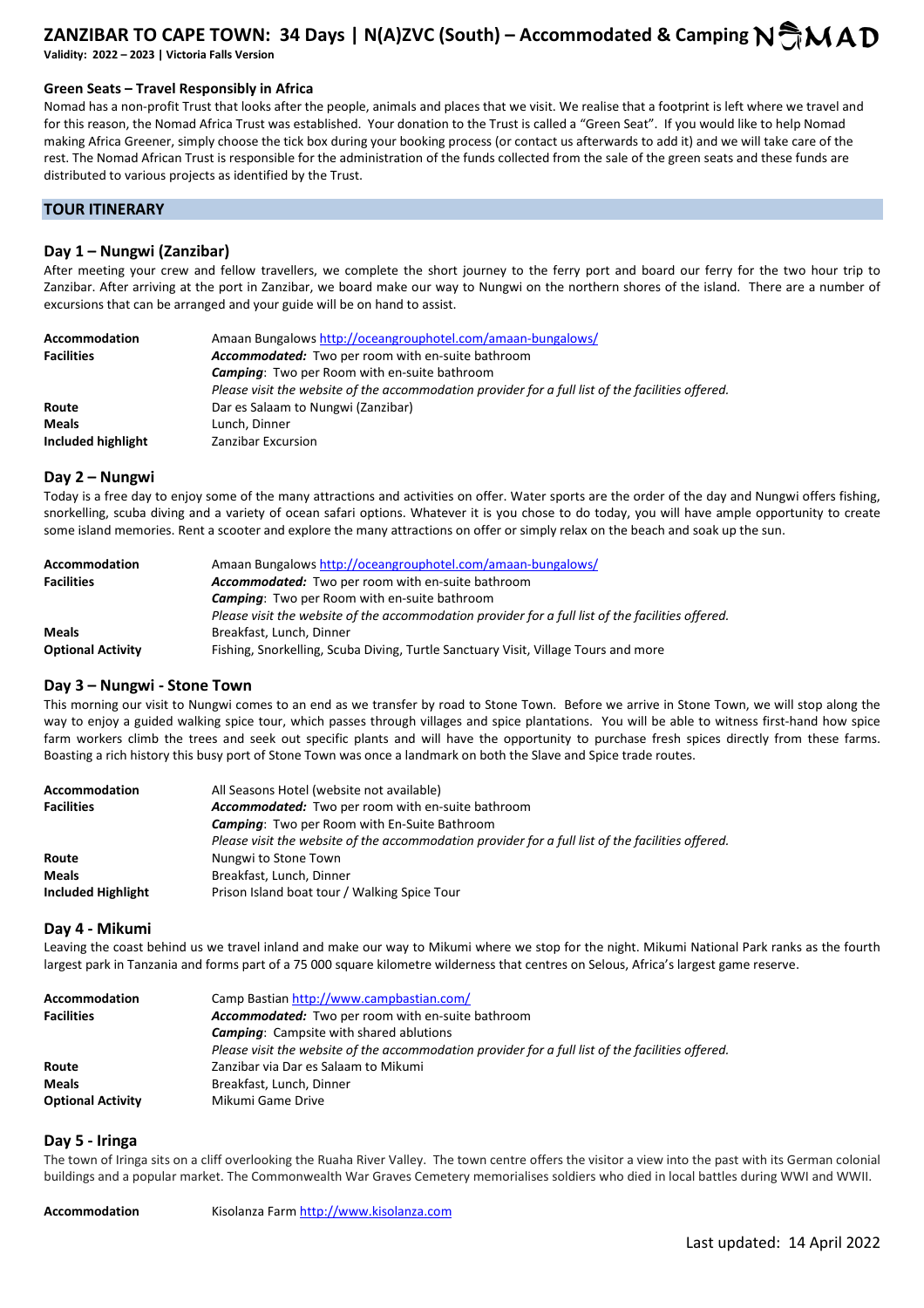| Validity: 2022 - 2023   Victoria Falls Version |                                                                                                   |
|------------------------------------------------|---------------------------------------------------------------------------------------------------|
| <b>Facilities</b>                              | <b>Accommodated:</b> Two per room with en-suite bathroom                                          |
|                                                | <b>Camping:</b> Campsite with shared ablutions                                                    |
|                                                | Please visit the website of the accommodation provider for a full list of the facilities offered. |
| Route                                          | Mikumi to Iringa                                                                                  |
| Meals                                          | Breakfast, Lunch, Dinner                                                                          |

# **Day 6 – Mbeya Region**

This afternoon we will make a stop at a local coffee plantation where we have the opportunity to see the process of growing and harvesting coffee beans and will be able to sample some of the beans.

| Accommodation            | Utengule Coffee Lodge https://www.utengule.com/                                                   |
|--------------------------|---------------------------------------------------------------------------------------------------|
| <b>Facilities</b>        | Accommodated: Two per room with en-suite bathroom                                                 |
|                          | <b>Camping:</b> Campsite with shared ablutions                                                    |
|                          | Please visit the website of the accommodation provider for a full list of the facilities offered. |
| Route                    | Iringa to Chilumba                                                                                |
| <b>Meals</b>             | Breakfast, Lunch, Dinner                                                                          |
| <b>Included Activity</b> | <b>Coffee Plantation Visit</b>                                                                    |

#### **Day 7 – Lake Malawi**

Leaving Tanzania behind, we descend the Great Rift Valley and cross the border into Malawi. Known as the "Warm Heart of Africa" the lakeside country is blessed with natural beauty Our destination tonight is the shores of Lake Malawi where we look forward to spending the night enjoying the attractions of the northern regions of the lake. Snorkelling in the crystal waters offers the chance to see first-hand the brilliantly coloured tropical cichlids, tiny fish often found in colourful aquariums around the world.

| Accommodation      | Chitimba https://edpeeters.wixsite.com/chitimbacamp                                               |
|--------------------|---------------------------------------------------------------------------------------------------|
| <b>Facilities</b>  | Accommodated: Two per room with en-suite bathroom                                                 |
|                    | <b>Camping:</b> Campsite with shared ablutions                                                    |
|                    | Please visit the website of the accommodation provider for a full list of the facilities offered. |
| <b>Meals</b>       | Breakfast, Lunch, Dinner                                                                          |
| <b>Border Post</b> | Tanzania: Chi'zumulu, Tel: +265 15 357 207, Open: 06h00-18h00                                     |
|                    | Malawi: Songwe (no telephone), Open: 06h00-18h00                                                  |

#### **Day 8 – Lake Malawi**

This morning we board our truck and head further South of Lake Malawi. Our destination tonight is the shores of Lake Malawi. Stretching over 500km along the western boundary of Malawi, the lake is home to more species of fish than any other lake. We spend the night on the shores of this natural wonder.

| <b>Accommodation</b> | Ngala Beach Lodge http://www.ngalabeach.com/                                                      |
|----------------------|---------------------------------------------------------------------------------------------------|
| <b>Facilities</b>    | Accommodated: Two per room with en-suite bathroom                                                 |
|                      | <b>Camping:</b> Campsite with shared ablutions                                                    |
|                      | Please visit the website of the accommodation provider for a full list of the facilities offered. |
| Route                | North Lake Malawi to Central Lake Malawi                                                          |
| <b>Meals</b>         | Breakfast, Lunch, Dinner                                                                          |
| Included Highlight   | Village Walk with Nomad Tour Leader                                                               |

# **Day 9 – Lake Malawi**

Today is another day of leisure, relaxing at the lake. Use the time to read a book, soak up the sun or indulge in the many attractions that are on offer.

| <b>Accommodation</b> | Ngala Beach Lodge http://www.ngalabeach.com/                                                      |
|----------------------|---------------------------------------------------------------------------------------------------|
| <b>Facilities</b>    | Accommodated: Two per room with en-suite bathroom                                                 |
|                      | <b>Camping:</b> Campsite with shared ablutions                                                    |
|                      | Please visit the website of the accommodation provider for a full list of the facilities offered. |
| <b>Meals</b>         | Breakfast, Lunch, Dinner                                                                          |

# **Day 10 – South Luangwa**

This morning we enjoy a final sunrise on the shores of Lake Malawi before setting off for Zambia and the South Luangwa National Park. After crossing the border into Zambia we make a short stop in Chipata before continuing to our camp on the banks of the Luangwa River. Having watched the sun rise over Lake Malawi in the morning we enjoy an equally spectacular sunset over the Luangwa River this evening.

| Wildlife Camp http://www.wildlifecamp-zambia.com OR Marula Lodge https://www.marulalodgezambia.com/ |
|-----------------------------------------------------------------------------------------------------|
| <b>Accommodated:</b> Two per room with en-suite bathroom                                            |
| <b>Camping:</b> Campsite with shared ablutions                                                      |
| Please visit the website of the accommodation provider for a full list of the facilities offered.   |
| Nkhotakota Region to South Luangwa National Park                                                    |
| Breakfast, Lunch, Dinner                                                                            |
|                                                                                                     |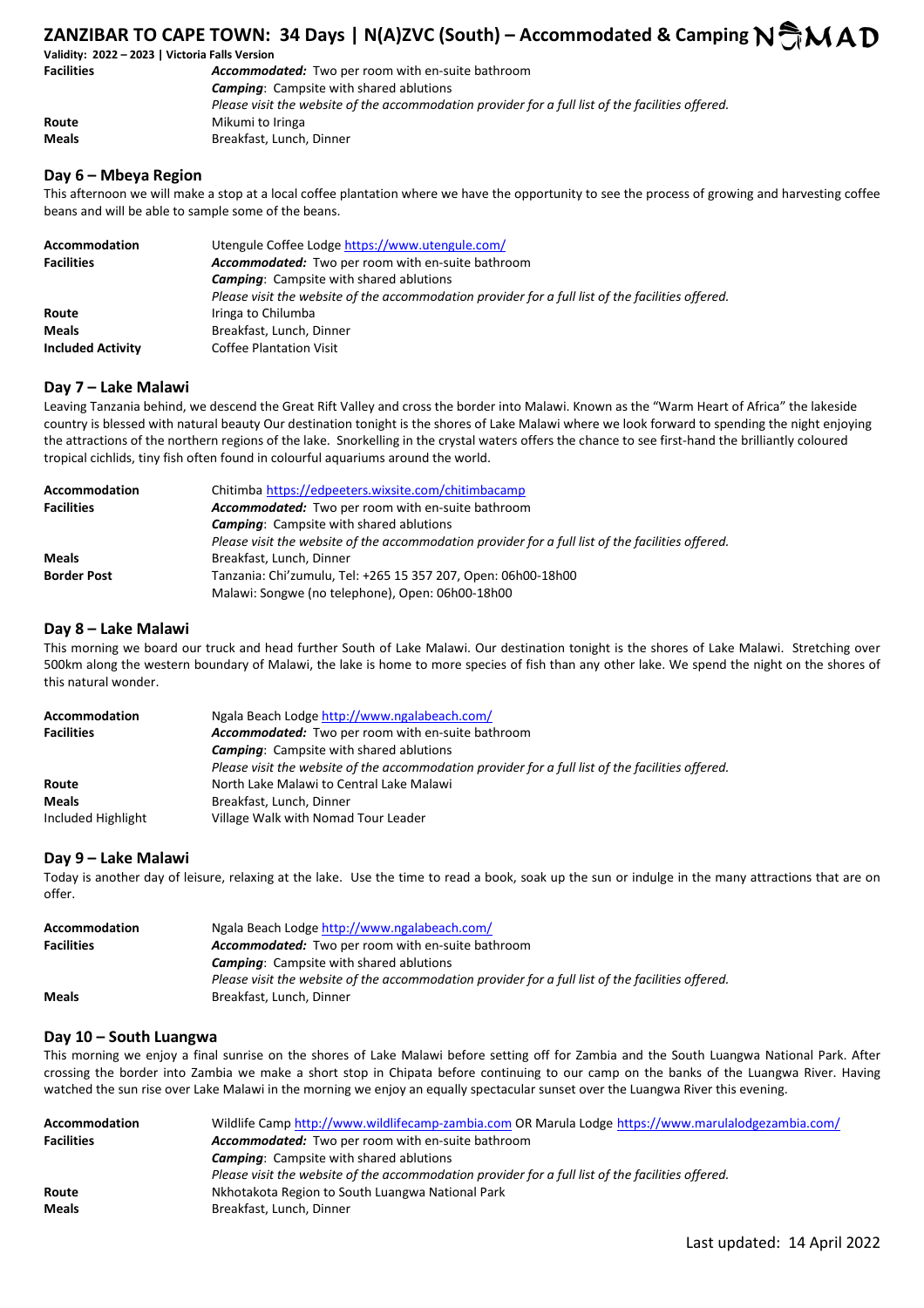**Validity: 2022 – 2023 | Victoria Falls Version** 

**Border** Zambia: Mwani Border / Tel: +260(0)21 138 1930 Malawi: Mchinji Border / Tel: +265 (0)12 42215

#### **Day 11 – South Luangwa**

South Luangwa National Park is a world-class safari destination and we have a full day to explore the park in search of the variety of wildlife found in the park. This morning you can partake in an optional morning safari or during the dry season (April to December) you can join one of the iconic walking safaris on offer in the park. This afternoon we will enjoy a Sunset Drive in the park, enjoying a sundowner on the way. The unique opportunity to explore the park at night gives us a chance to spot the elusive nocturnal species that are rarely seen in the day.

| <b>Accommodation</b>     | Wildlife Camp http://www.wildlifecamp-zambia.com OR Marula Lodge https://www.marulalodgezambia.com/ |
|--------------------------|-----------------------------------------------------------------------------------------------------|
| <b>Facilities</b>        | Accommodated: Two per room with en-suite bathroom                                                   |
|                          | <b>Camping:</b> Campsite with shared ablutions                                                      |
|                          | Please visit the website of the accommodation provider for a full list of the facilities offered.   |
| <b>Meals</b>             | Breakfast, Lunch, Dinner                                                                            |
| Included Highlight       | Sunset Game Drive in South Luangwa National Park                                                    |
| <b>Optional Activity</b> | Safari Walk (seasonal) or Morning Game Drive in South Luangwa                                       |

#### **Day 12 - Petauke**

Leaving the Luangwa Valley this morning we make a stop at Tribal Textiles. The Chipata area is a major producer of Cotton and this morning we get a taste of the creativity of the African culture. Those interested can enjoy a tour of their workshops (March to December) to see how these colourful fabrics are crafted. Our destination tonight is the small town of Petauke.

| Accommodation      | Chimwemwe Executive Lodge http://www.chimwemwelodge.com                                           |
|--------------------|---------------------------------------------------------------------------------------------------|
| <b>Facilities</b>  | <b>Accommodated:</b> Two per room with en-suite bathroom                                          |
|                    | <b>Camping:</b> Campsite with shared ablutions                                                    |
|                    | Please visit the website of the accommodation provider for a full list of the facilities offered. |
| Route              | South Luangwa to Petauke                                                                          |
| <b>Meals</b>       | Breakfast, Lunch, Dinner                                                                          |
| Included Highlight | Textile project visit (full tour available March to December)                                     |

#### **Day 13 - Lusaka**

As an important link between Lusaka and neighbouring Malawi, the Great East Road winds through rural Zambia and we will cross the Luangwa River on our way to Lusaka. The route today is dotted with villages and subsistence farms and the landscapes serve as a stark contrast to the developed countries, so many of us call home.

| <b>Accommodation</b> | Eureka Camp http://www.eurekacamp.com                                                             |
|----------------------|---------------------------------------------------------------------------------------------------|
| <b>Facilities</b>    | Accommodated: Two per room with en-suite bathroom                                                 |
|                      | <b>Camping:</b> Campsite with shared ablutions                                                    |
|                      | Please visit the website of the accommodation provider for a full list of the facilities offered. |
| Route                | Petauke to Lusaka                                                                                 |
| <b>Meals</b>         | Breakfast, Lunch, Dinner                                                                          |

# **Day 14 – Victoria Falls**

Crossing the Southern reaches of Zambia we make our way to the adventure town of Victoria Falls. This afternoon we get our first look at the mighty Victoria Falls. Crossing the bridge between Zambia and Zimbabwe we get a view of "Musi oa Tunya", the Smoke that Thunders as the falls are known in the local language. Victoria Falls offers a host of optional activities and these can be booked on arrival in Victoria Falls.

| <b>Accommodation</b><br><b>Facilities</b> | Shearwater Explorers Village http://explorersvillage.com/<br><b>Accommodated:</b> Two per room with en-suite bathroom (Adventure Rooms) |
|-------------------------------------------|-----------------------------------------------------------------------------------------------------------------------------------------|
|                                           | <b>Camping:</b> Campsite (pre-erected dome tent with camper beds) with Shared Ablutions                                                 |
|                                           | Please visit the website of the accommodation provider for a full list of the facilities offered.                                       |
| Route                                     | Lusaka to Victoria Falls                                                                                                                |
| <b>Meals</b>                              | <b>Breakfast</b>                                                                                                                        |

# **Day 15 - Victoria Falls**

The bustling adventure town of Victoria Falls also offers a range of optional activities for those wanting a dose of adrenaline. For the more relaxed traveller there are craft markets to explore and a delicious high tea is on offer at the Victoria Falls Hotel.

| <b>Accommodation</b>     | Shearwater Explorers Village http://explorersvillage.com/                                                           |
|--------------------------|---------------------------------------------------------------------------------------------------------------------|
| <b>Facilities</b>        | <b>Accommodated:</b> Two per room with en-suite bathroom (Adventure Rooms)                                          |
|                          | <b>Camping:</b> Campsite (pre-erected dome tent with camper beds) with shared ablutions                             |
|                          | Please visit the website of the accommodation provider for a full list of the facilities offered.                   |
| <b>Meals</b>             | <b>Breakfast</b>                                                                                                    |
| <b>Optional Activity</b> | Visit the falls, bungee jump, gorge swing, sunset cruise, helicopter flights, boma dinner experience, dinner cruise |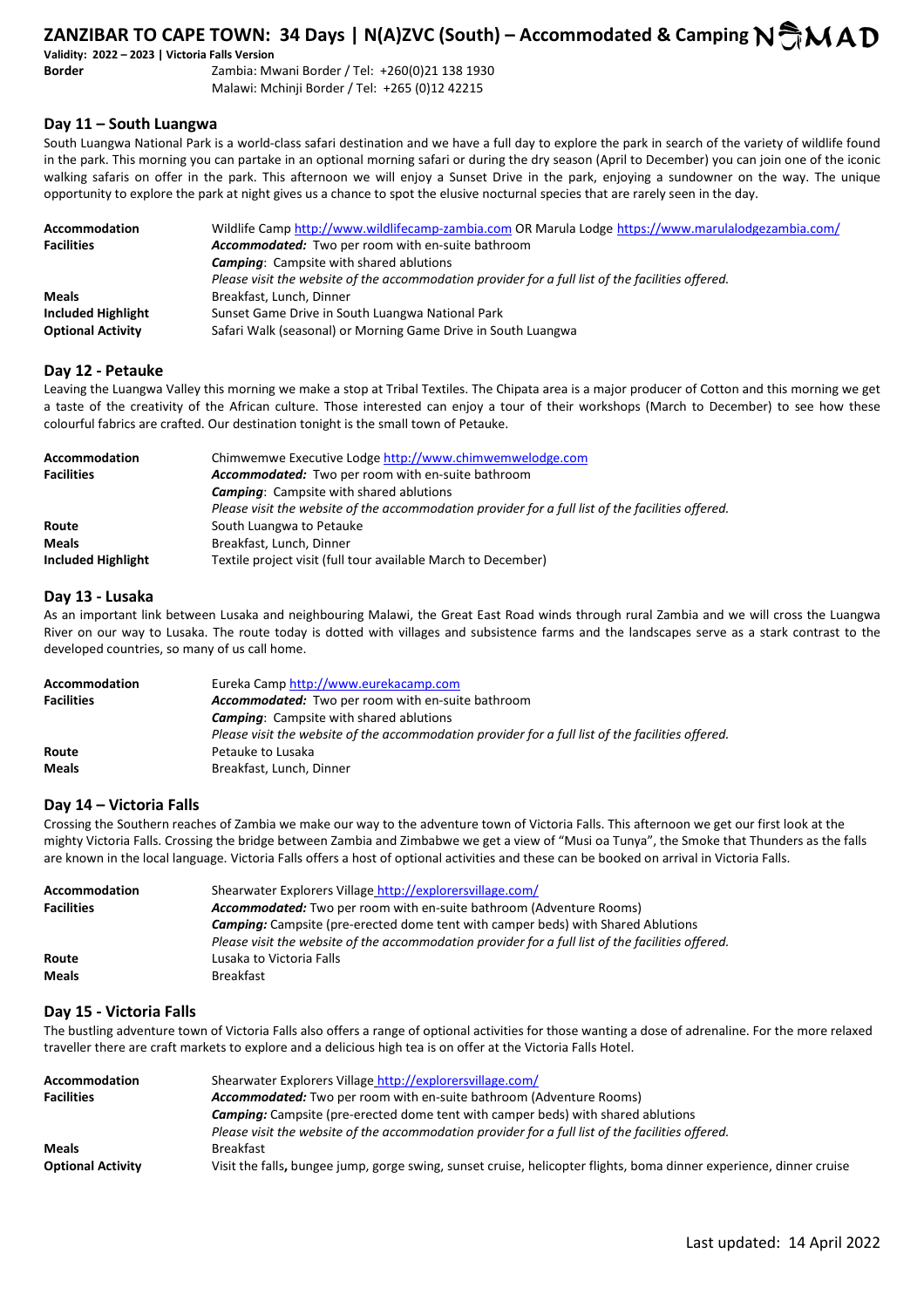**Validity: 2022 – 2023 | Victoria Falls Version** 

# **Day 16 - Victoria Falls – Kasane**

This morning you will have the opportunity to participate in the many optional activities on offer in the town of Victoria Falls. After lunch, we travel the short distance to the Botswana border, crossing into Botswana and will arrive at our accommodation in the late afternoon, to set up camp on the banks of the Chobe River.

| Accommodation            | Thebe River Safaris http://www.theberiversafaris.com                                                                |
|--------------------------|---------------------------------------------------------------------------------------------------------------------|
| <b>Facilities</b>        | Accommodated: Two per room with en-suite bathroom                                                                   |
|                          | <b>Camping:</b> Campsite with shared ablutions                                                                      |
|                          | Please visit the website of the accommodation provider for a full list of the facilities offered.                   |
| Route                    | Victoria Falls to Kasane                                                                                            |
| Meals                    | Breakfast, Lunch, Dinner                                                                                            |
| <b>Optional Activity</b> | Visit the falls, bungee jump, gorge swing, sunset cruise, helicopter flights, boma dinner experience, dinner cruise |
| <b>Border Post</b>       | Zimbabwe: Kazangula Road, Open: 06h00-20h00                                                                         |
|                          | Botswana: Kazangula Road, Tel: +267 62 50330, Open: 06h00-20h00                                                     |

#### **Day 17 – Kasane – Chobe National Park**

For those that opt to participate in the optional game drive in Chobe National Park, you will be collected early from camp and will venture out in open 4x4 safari type vehicles. You will return to camp in time for lunch and a quick siesta before we head out in the afternoon to explore the Chobe National Park from the river, enjoying a leisurely boat cruise which allows us an up close and personal experience with the many elephants that frequent the river in the afternoons.

| Accommodation<br><b>Facilities</b> | Thebe River Safaris http://www.theberiversafaris.com<br>Accommodated: Two per room with en-suite bathroom |
|------------------------------------|-----------------------------------------------------------------------------------------------------------|
|                                    |                                                                                                           |
|                                    | <b>Camping:</b> Campsite with shared ablutions                                                            |
|                                    | Please visit the website of the accommodation provider for a full list of the facilities offered.         |
| <b>Meals</b>                       | Breakfast, Lunch, Dinner                                                                                  |
| Included Highlight                 | <b>Chobe National Park Boat Cruise</b>                                                                    |
| <b>Optional Activity</b>           | Chobe National Park Game Drive                                                                            |

#### **Day 18 - Savuti Game Reserve**

*You will be separated from your Nomad truck for the next 2 nights and it is therefore important that you pack/gather your personal belongings which you may need, before we depart camp today. Please pack lightly and only take what you need for the following two nights.* The Savuti Game Reserve is a unique area bordered by the Okavango Delta to west and Chobe National Park to the east. Savuti is renowned as a big game area and known for having the largest concentrations of wildlife in Southern Africa. Today is a long day as we spend most of our day travelling through the Savuti Game Reserve in search of the species that roam the plains. Expect some bumpy roads as we traverse this wilderness area in our 4x4 vehicles. Offering habitats from wetland, open water to the grasslands and Savannah woodland, we hope to see as many species of fauna and flora possible. This afternoon we will arrive at our camp in the Khwai Conservation area.

| <b>Accommodation</b> | Magotho / Boga Campsite (no website available)                                  |
|----------------------|---------------------------------------------------------------------------------|
| <b>Facilities</b>    | Accommodated: Two per permanent tent with en-suite bathroom                     |
|                      | <b>Camping:</b> Campsite with shared ablutions                                  |
| Route                | Kasane via Savuti Game Reserve to Khwai Conservation Area (long day ±6-8 hours) |
| <b>Meals</b>         | Breakfast, Lunch, Dinner                                                        |
| Included Highlight   | Full Day Game Drive through Savuti Game Reserve in 4x4 safari vehicles          |

# **Day 19 - Khwai Conservation Area**

Heading out early, we transfer by safari vehicle, to the poling station, where we will meet the polers who will be escorting us into the Delta. The polers will steer us through the serene area of narrow, reed lined channels which open out onto beautiful lagoons. Reaching one of the many islands, a nature walk may be taken with your pole and after the walk, we return by mokoro through the channels back to the poling station. While the mokoro trail is not primarily a game viewing activity, a variety of game may be spotted in this pristine wilderness area, including elephant, giraffe, kudu, impala and zebra. After lunch, we will return to the Khwai Conservation Area for our afternoon game drive which will be conducted in open 4x4 safari vehicles. The game viewing routes chosen during the afternoon by the professional guide may vary especially when high floods are experienced as certain roads may be closed or impassable.

| <b>Accommodation</b> | Magotho / Boga Campsite (no website available)                                    |  |
|----------------------|-----------------------------------------------------------------------------------|--|
| <b>Facilities</b>    | Accommodated: Two per permanent tent with en-suite bathroom                       |  |
|                      | <b>Camping:</b> Campsite with shared ablutions                                    |  |
| Route                | Khwai Conservation area - poling station - Okavango Delta Khwai Conservation area |  |
| <b>Meals</b>         | Breakfast, Lunch, Dinner                                                          |  |
| Included Highlight   | Okavango Delta Morning Mokoro Excursion / Khwai Conservation Afternoon Game Drive |  |

# **Day 20 – Central Kalahari District**

We will depart early this morning in our 4x4 vehicles and make our way to Maun, where upon arrival you will have the opportunity to go on an optional scenic flight over the Okavango Delta (time and weather permitting). In Maun, we will re-unite with our Nomad truck and will continue our journey towards the Ghanzi district in the central Kalahari. Tonight we get a first-hand experience of the San culture, well known for its rich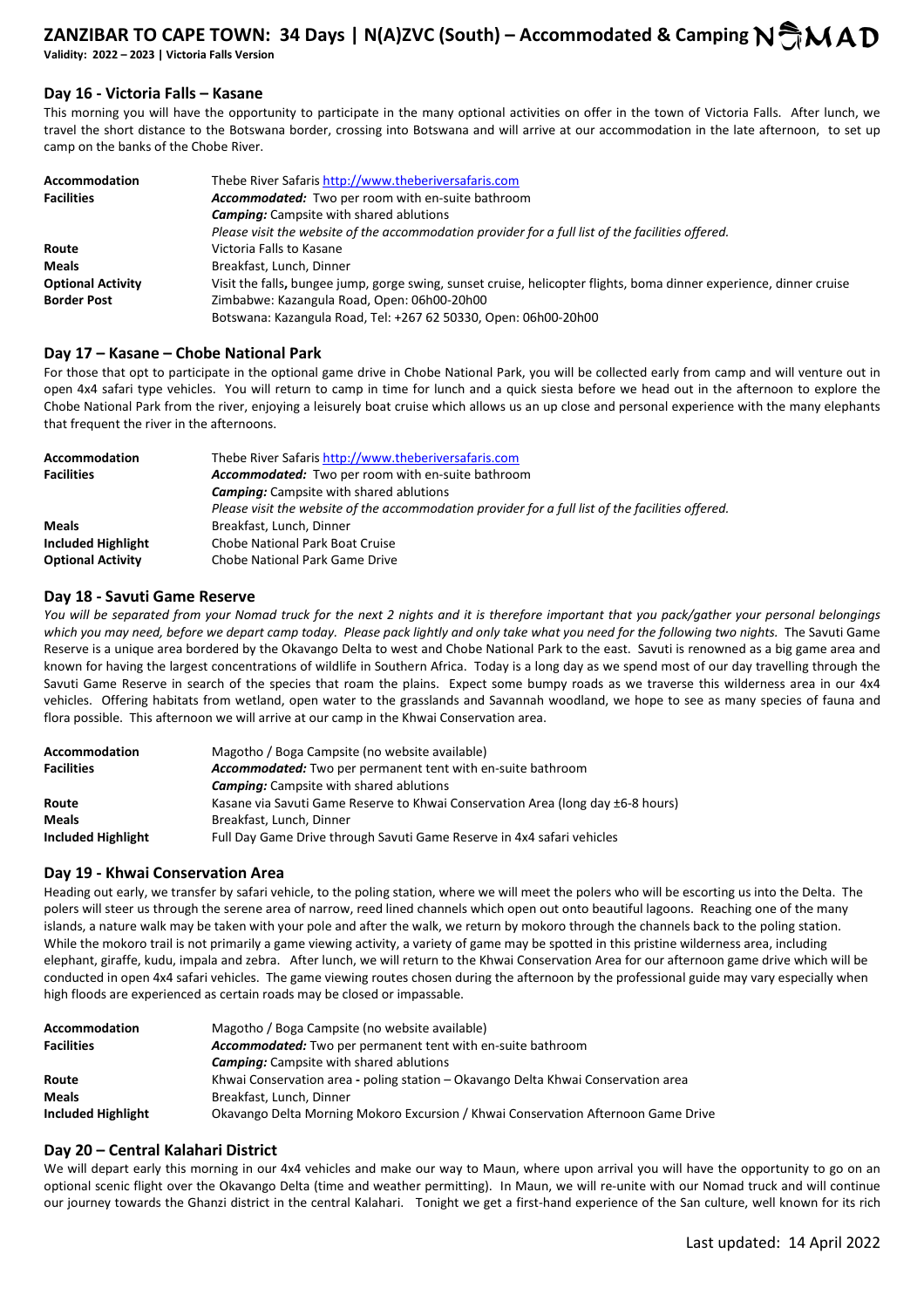**Validity: 2022 – 2023 | Victoria Falls Version** 

traditions of song, dance and story-telling. The nomadic San are hunter-gatherers that have passed down a rich knowledge of the plants and animals that play such an important part in their lifestyle.

| Accommodation             | Ghanzi Trail Blazers http://ghanzitrailblazers.co.bw                                              |
|---------------------------|---------------------------------------------------------------------------------------------------|
| <b>Facilities</b>         | <b>Accommodated:</b> Two per room with en-suite bathroom                                          |
|                           | <b>Camping:</b> Campsite with shared ablutions                                                    |
|                           | Please visit the website of the accommodation provider for a full list of the facilities offered. |
| Route                     | Khwai Conservation area via Maun to Ghanzi                                                        |
| <b>Meals</b>              | Breakfast, Lunch, Dinner                                                                          |
| <b>Optional Activity</b>  | Okavango Delta scenic flight                                                                      |
| <b>Included Highlight</b> | San Evening Dance Performance                                                                     |
| <b>Optional Activity</b>  | San Guided Walk (could take place the next morning)                                               |

#### **Day 21 – Ghanzi – Windhoek**

We start early this morning as we continue west and cross the border into Namibia, travelling onwards to the capital city of Windhoek. *(Our accommodation for the night is situated halfway between the city and the airport).*

| Accommodation      | Heja Game Lodge http://www.hejalodge.com OR Klein Windhoek Guest House                            |
|--------------------|---------------------------------------------------------------------------------------------------|
|                    | https://www.kleinwindhoekguesthouse.com/                                                          |
| <b>Facilities</b>  | Accommodated: Two per room with en-suite bathroom                                                 |
|                    | <b>Camping:</b> Two per Room with en-suite bathroom                                               |
|                    | Please visit the website of the accommodation provider for a full list of the facilities offered. |
| Route              | <b>Ghanzi to Windhoek</b>                                                                         |
| <b>Meals</b>       | Breakfast, Lunch, Dinner                                                                          |
| <b>Border Post</b> | Namibia: Buitepos, Tel: +264 62 560 401, Open: 07h00-24h00                                        |
|                    | Botswana: Mamanu, Tel: +267 659 2013/2064, Open: 07h00-24h00                                      |

#### **Day 22 – Etosha National Park**

Before taking aim for Etosha National Park, we will take a short walk through the city centre and have the opportunity to view some its better known landmarks. After our city walk, we have a full day of driving ahead of us and will reach the gates of Etosha National Park in the late afternoon. We begin with our first game drive as we enter the park and travel the short distance to our overnight rest camp for the night.

| Accommodation      | NWR: Okaukuejo http://www.nwr.com.na              |
|--------------------|---------------------------------------------------|
| <b>Facilities</b>  | Accommodated: Two per room with en-suite bathroom |
|                    | <b>Camping:</b> Campsite with shared ablutions    |
| Route              | Windhoek to Etosha National Park                  |
| <b>Meals</b>       | Breakfast, Lunch, Dinner                          |
| Included Highlight | Walk Windhoek City Centre with your Guide         |

# **Day 23 – Etosha National Park**

Etosha is the venue for some of the most unique game viewing experiences in Africa. Today we have a full-day to explore the edges of the Etosha Pan in search of the abundant wildlife that occurs in the park. Our truck offers us an elevated platform and we will spend some time at the many waterholes dotted throughout the park.

| <b>Accommodation</b> | Halali http://www.nwr.com.na                                                                      |
|----------------------|---------------------------------------------------------------------------------------------------|
| <b>Facilities</b>    | <b>Accommodated:</b> Two per room with en-suite bathroom                                          |
|                      | <b>Camping:</b> Campsite with shared ablutions                                                    |
|                      | Please visit the website of the accommodation provider for a full list of the facilities offered. |
| <b>Meals</b>         | Breakfast, Lunch, Dinner                                                                          |
| Included Highlight   | Full-Day Game Viewing in Nomad truck                                                              |

#### **Day 24 – Kamanjab**

We will rise early and enjoy our last game drive through Etosha as we make our way to the gates and exit the park. Sit back and enjoy the scenery of rugged mountains and dry river beds.

| <b>Accommodation</b> | Oppikoppi https://www.oppi-koppi-kamanjab.com/ OR Toko Lodge http://www.tokolodge.co/             |
|----------------------|---------------------------------------------------------------------------------------------------|
| <b>Facilities</b>    | Accommodated: Two per room with en-suite bathroom                                                 |
|                      | <b>Camping:</b> Campsite with shared ablutions                                                    |
|                      | Please visit the website of the accommodation provider for a full list of the facilities offered. |
| Route                | Etosha to Kamanjab                                                                                |
| <b>Meals</b>         | Breakfast, Lunch, Dinner                                                                          |
| Included Highlight   | Morning game drive in Nomad truck as we exit the park                                             |

# **Day 25 – Brandberg White Lady**

The Brandberg (Burning Mountains) are regarded as the highest in Namibia and home to the famous White Lady, one of more than 45,000 rock paintings in the area. After reaching our destination for the day, we will make the ±2-hour return hike to visit the painting that is said to be around 2,000 years old. *(Please be advised that the hike does traverse rough terrain along the gorge of the normally dry Tsisab River).*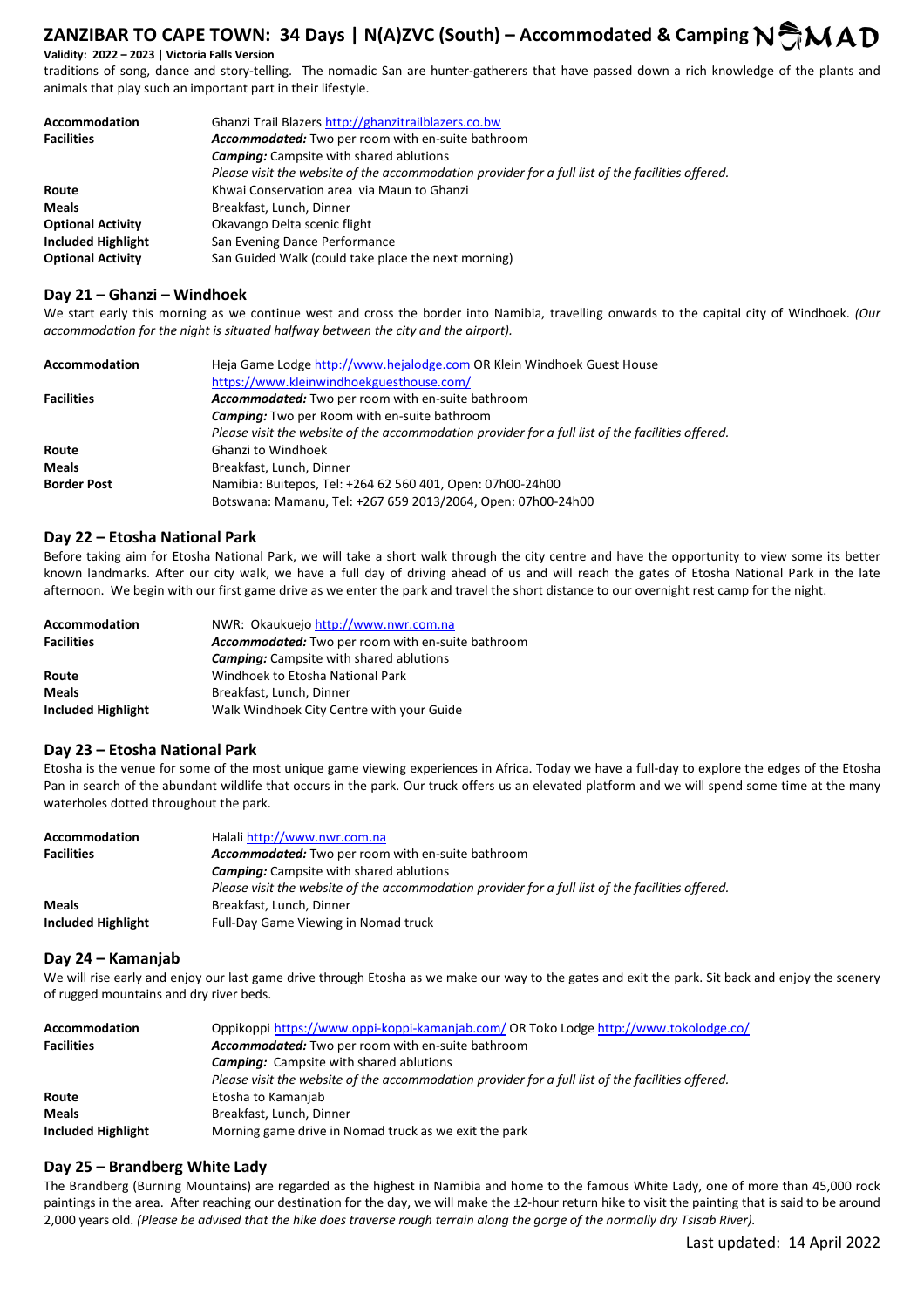**Validity: 2022 – 2023 | Victoria Falls Version** 

| <b>Accommodation</b> | Brandberg White Lady Lodge https://www.brandbergwllodge.com                                       |
|----------------------|---------------------------------------------------------------------------------------------------|
| <b>Facilities</b>    | <b>Accommodated:</b> Two per room with en-suite bathroom                                          |
|                      | <b>Camping:</b> Campsite with shared ablutions                                                    |
|                      | Please visit the website of the accommodation provider for a full list of the facilities offered. |
| Route                | Kamanjab to Brandberg                                                                             |
| <b>Meals</b>         | Breakfast, Lunch, Dinner                                                                          |
| Included Highlight   | Brandberg White Lady hike                                                                         |

#### **Day 26 –Swakopmund**

The massive granite formations of Spitzkoppe tower 700 metres above the desert plains below and the presence of rock art indicates their significance to the San people who lived here many years ago. We will enjoy a walk and have the opportunity to view some examples of the San's rock art before setting off for the seaside town of Swakopmund. Swakopmund is well known for its many adventure activities, coffee shops and rich German influence. This evening you will have the opportunity to book some of the many exciting activities on offer.

| Accommodation      | Haus Garnison http://hausgarnison.com/                                                            |
|--------------------|---------------------------------------------------------------------------------------------------|
| <b>Facilities</b>  | <b>Accommodated:</b> Two per room with en-suite bathroom                                          |
|                    | <b>Camping:</b> Two per Room with en-suite bathroom                                               |
|                    | Please visit the website of the accommodation provider for a full list of the facilities offered. |
| Route              | Brandberg to Swakopmund                                                                           |
| <b>Meals</b>       | Breakfast, Lunch, Dinner                                                                          |
| Included Highlight | Visit and explore Spitzkoppe                                                                      |

# **Day 27 - Swakopmund**

Today is a free day to enjoy adventure, explore Swakopmund or simply enjoy a great bake at a local coffee shop. Swakopmund offers all the conveniences of a little city and there is something to keep everyone busy. This welcome brush with civilization is the perfect launching pad as we venture to the Namib Desert tomorrow morning.

| <b>Accommodation</b>     | Haus Garnison http://hausgarnison.com/                                                            |
|--------------------------|---------------------------------------------------------------------------------------------------|
| <b>Facilities</b>        | <b>Accommodated:</b> Two per room with en-suite bathroom                                          |
|                          | <b>Camping:</b> Two per Room with en-suite bathroom                                               |
|                          | Please visit the website of the accommodation provider for a full list of the facilities offered. |
| <b>Meals</b>             | Breakfast, Lunch, Dinner                                                                          |
| <b>Optional Activity</b> | Dolphin Cruise, Sky Diving, Sandboarding, Quad Biking and more                                    |

# **Day 28 Swakopmund – Namib Naukluft**

Leaving behind the charms of Swakopmund we continue our journey to Southern Namibia and the Namib Desert. We make a short stop in Walvis Bay this morning before turning east towards the heart of the desert. Our afternoon will be spent with a local guide who will introduce us to the wonders of the desert environment. An early night is advisable as tomorrow will see us up as the dawn breaks.

| <b>Accommodation</b> | Hammerstein Lodge http://hammersteinlodge.com/                                                    |
|----------------------|---------------------------------------------------------------------------------------------------|
| <b>Facilities</b>    | Accommodated: Two per room with en-suite bathroom                                                 |
|                      | <b>Camping:</b> Campsite with shared ablutions                                                    |
|                      | Please visit the website of the accommodation provider for a full list of the facilities offered. |
| Route                | Swakopmund to Solitaire                                                                           |
| <b>Meals</b>         | Breakfast, Lunch, Dinner                                                                          |
| Included Highlight   | Guided Desert Excursion with Local Expert, Walvis Bay lagoon, Tropic of Capricorn                 |

# **Day 29 – Sesriem and Sossusvlei**

Rising at first light we travel to Sesriem, the gateway to the Sossusvlei dune fields. We enter the park early and make a stop to climb the famous Dune 45. Having stretched our legs we continue deeper into the Dune fields and take a 4x4 transfer to the marvels of Sossusvlei. We take time to visit both Sossusvlei and Deadvlei, before bidding the dune field farewell. Our final stop before continuing to our camp is the interesting Sesriem Canyon, a remnant of much wetter times in this dry region.

| Accommodation      | Hammerstein Lodge http://hammersteinlodge.com/                                                    |
|--------------------|---------------------------------------------------------------------------------------------------|
| <b>Facilities</b>  | Accommodated: Two per room with en-suite bathroom                                                 |
|                    | <b>Camping:</b> Campsite with shared ablutions                                                    |
|                    | Please visit the website of the accommodation provider for a full list of the facilities offered. |
| <b>Meals</b>       | Breakfast, Lunch, Dinner                                                                          |
| Included Highlight | Hike up Dune 45, visit to Sossusvlei / Deadvlei and the Sesriem Canyon                            |

# **Day 30 – Keetmanshoop**

We will have a leisurely morning before we pack up and turn east and head for Keetmanshoop. Today we spend most of the day driving onto our next destination.

| Accommodation | Schuetzenhaus Guesthouse https://schuetzenhaus-namibia.com/ |
|---------------|-------------------------------------------------------------|
|               |                                                             |